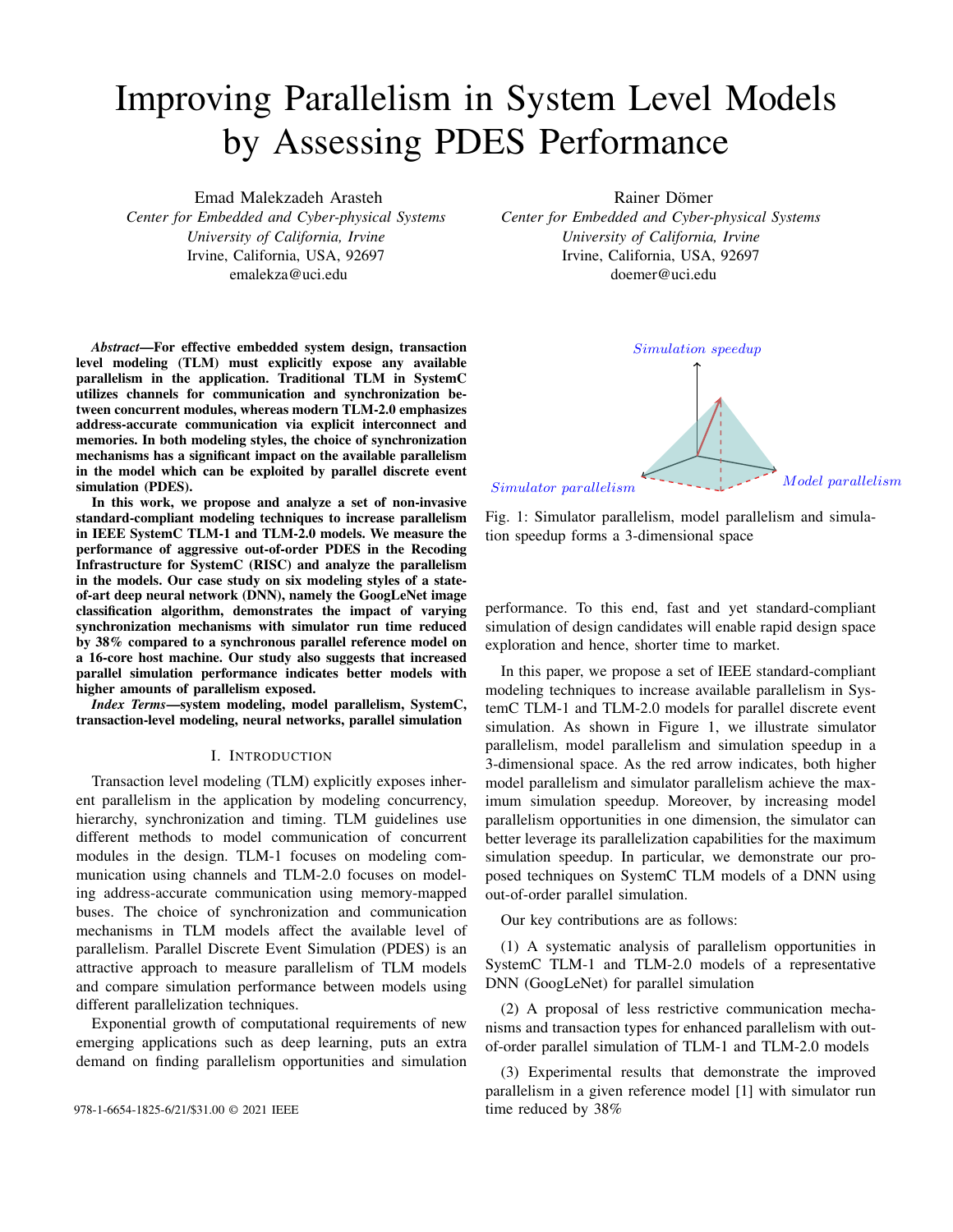## II. BACKGROUND

In this section, we provide a brief background on Parallel Discrete Event Simulation (PDES) of SystemC models and in particular out-of-order PDES implemented in the Recoding Infrastructure of SystemC (RISC). Furthermore, we introduce the application driver used in this study.

# *A. Parallel SystemC Simulation*

Earlier works on Parallel Discrete Event Simulation (PDES) such as [2] focused on distributed simulation hosts. Fujimoto presented the first initial work on parallel and distributed hosts [7]. [5] presented the first synchronous parallel SystemC kernel. Out-of-Order parallel SystemC simulation was first proposed in [3] to increase the simulation speed. [10] presented the first implementation of OoO PDES. [4] extended the RISC compiler with Socket Call Path technique to support safe parallel simulation of TLM-2.0 models.

The Out-of-Order PDES (OoO PDES) approach proposes to allow threads in different cycles to run in parallel if those threads do not have potential data or event conflicts [3]. OoO PDES maximizes multi-core CPU utilization by localizing global simulation time for each thread and performing conservative analysis of potential conflicts among the active threads. This approach is realized in Recoding Infrastructure for SystemC (RISC) that performs parallel SystemC simulation in maximum compliance with the IEEE standard semantics using a dedicated SystemC compiler that automatically analyzes existing conflicts in the model [9].

Despite the fact that RISC maximizes the number of threads to run in parallel, we optimize TLM models such that they exhibit further parallelism opportunities so that RISC achieves even faster simulation.

## *B. Deep Learning and Convolutional Neural Network*

Deep Learning (DL) is a known technique in machine learning to extract useful features from input data, perform data transformations, and arrive at a final meaningful representation. One of the main application areas of DL is visual recognition and in particular, image classification which is the problem of assigning a descriptive label to an input image from a fixed set of categories.

A convolutional neural network (CNN) mainly consists of alternating convolution layers and pooling (sub-sampling) layers. Choosing a state-of-the-art deep CNN for TLM modeling enables the means to investigate parallelism opportunities with a real-world industry-strength application. Therefore, we select GoogLeNet [12], a deep CNN for image classification and detection, and start with a reference model in SystemC [1].

GoogLeNet is 22 layers deep when counting only layers with parameters. The overall number of layers (independent building blocks) is 142 distinct layers. The main constituent layers are convolution, pooling, concatenation and classifier. GoogLeNet includes two auxiliary classifiers that are used during training to combat the vanishing gradient problem. Further details on the GoogLeNet structure can be found in [1] and [12].

## III. RELATED WORK

Static analysis of SystemC models and TLM modeling techniques for parallel SystemC simulation has been studied in other works. The SystemC-clang framework [8] analyzes SystemC models at register-transfer level and transaction-level with support for some TLM 2.0 constructs. Authors in [13], [14], and [15] propose modified parallel SystemC simulation kernels that require users to manually translate their sequential models into safe parallel models. [11] provides SystemC designers with a set of primitives to manually parallelize SystemC tasks for loosely-timed models. These techniques require the designer to manually instrument the model for safe parallel simulation. In contrast to prior works, our approach leverages from the complete automatic parallelization in the RISC to increase PDES simulation performance in a safe and standard-compliant fashion.

Automatic generation of a set of RTL primitives by analyzing CNN architecture and parameters to be used on FPGA has been carried out in [16]. To the best of our knowledge, there is no similar work on improving the parallelism in SystemC TLM for CNN.

## IV. PARALLELISM IN TLM-1 MODELING

Following the distinction between simulator parallelism and model parallelism introduced in Figure 1, we propose alternative channel constructs to increase parallelism opportunities. We also analyze how the number of buffers inside channels can increase parallel simulation performance.

#### *A. Channel type*

Starting from the model proposed in [1], we improve the communication and synchronization mechanism in this work. To this end, we propose three channel types according to the channel synchronization mechanism:

- 1) *Blocking channel*: In a blocking channel, synchronization is handled using a set of two wait statements in read and write access functions.
- 2) *Non-blocking channel*: In a non-blocking channel, the write access function does not block and synchronization is handled using only one wait statement in the read access function.
- 3) *SystemC FIFO channel*: This channel is built on the predefined primitive channel sc\_fifo with default read and write member functions which use the request\_update mechanism.

In a blocking channel two sc\_events ensure synchronization between each consumer and producer. In a non-blocking channel, we design a synchronization scheme between producer and consumer that uses only one wait statement and one sc\_event. Lastly, we design SystemC channels that do not require any calls to the wait construct. The improved communication techniques increase the potential that an outof-order PDES simulator schedules threads more aggressively.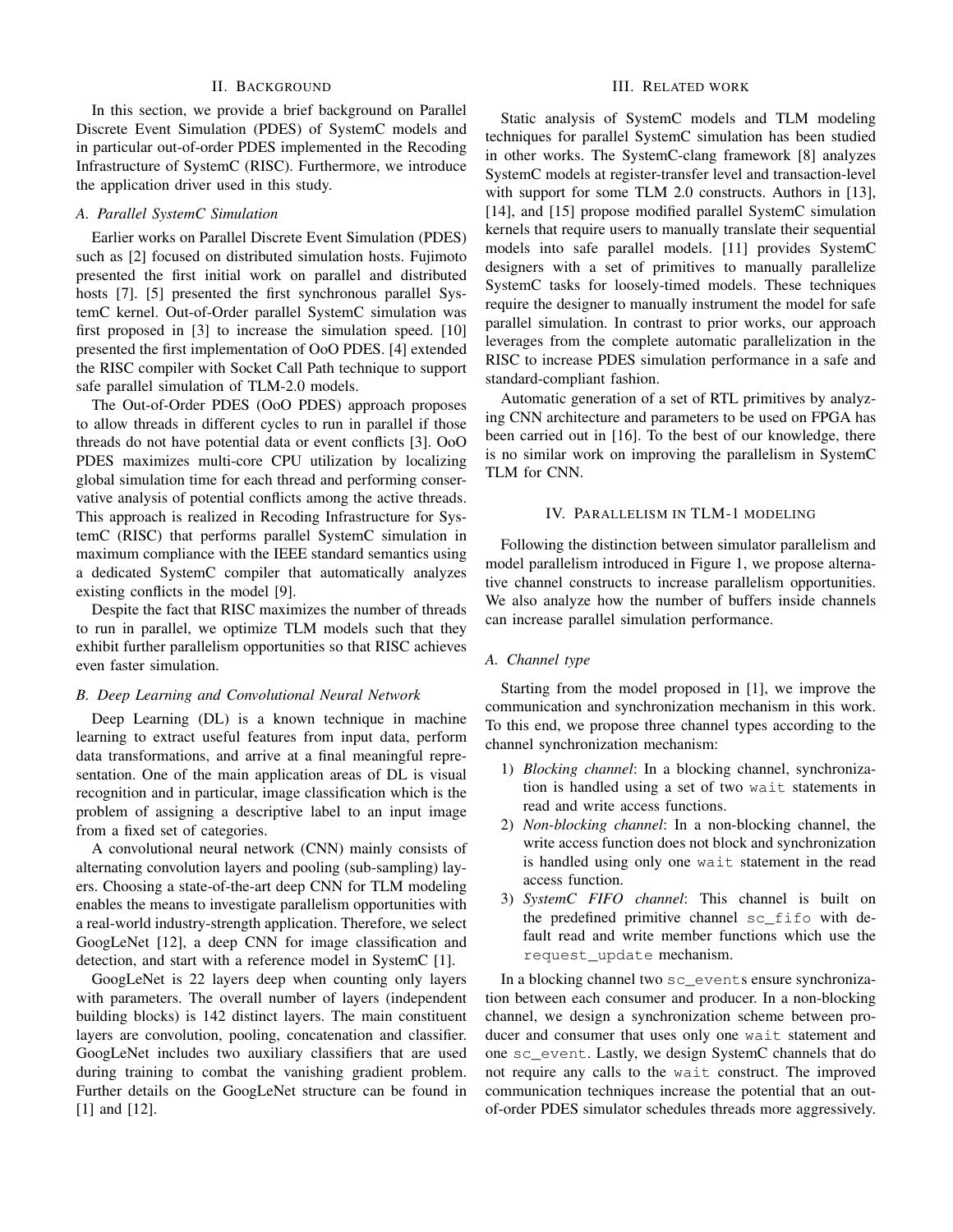## *B. Buffering scheme*

The TLM-1 model of a data processing application can be considered as a graph data structure with modules as nodes and channels as edges connecting neighboring modules. Each module continuously fetches data from its input channel(s), processes the data and writes its result(s) into output channel(s). These data processing modules often form a pipeline structure that execute in parallel while buffers in channels hold intermediate results between pipeline stages. The more buffers exist in the channels, the more possibilities there are for pipelining of data in the graph. This gives a parallel simulator more freedom to schedule even more parallel threads at the same delta cycle.

In particular, having only a single buffer inside blocking channels, modules can only process data in every other delta cycle. However, with double buffers inside channels, a producer can write to the back buffer while a consumer can read from the front buffer. This results in more active threads that perform their tasks in fewer delta cycles. This increase in the level of parallelism gives the parallel simulator more opportunities to aggressively schedule threads and minimize simulation run time.

Figure 2 illustrates the inception module, the main building block of GoogLeNet. The inception module forms an unbalanced graph structure with four parallel tracks, each running a different workload. Note that the four parallel tracks in each inception module contain (2, 4, 4, 3) modules to process, respectively. In the absence of a balanced graph topology, the number of buffers in channels should address the imbalance to enable the maximum number of modules to run in parallel.

A TLM-1 modeling diagram of the inception module with double buffering scheme is shown in Figure 3. As shown, modules read/write data from/to channels via their input port(s) and output port(s). Note that the output channels for  $relu_1x1$ and relu pool proj keep 4 and 3 buffers, respectively, to compensate for the unbalanced graph structure.



Fig. 2: Inception module in GoogLeNet

In the case of non-blocking channels, the write access method does not incur any wait statement. Therefore, the



Fig. 3: TLM-1 model diagram of inception module in GoogLeNet

number of buffers in non-blocking channels needs to be increased to avoid any buffer overflow.

Overall GoogLeNet forms a graph with a depth of 62 layers. In the worst case scenario, all producer layers in each level of the graph write to the channel before consumer layers read the data. To dimension the channel sizes for this worst case scenario, non-blocking channels should have space for the maximum depth of the graph plus one for the stimulus module, namely 63 buffer elements.

## V. PARALLELISM IN TLM-2.0 MODELING

While TLM-1 gives early feedback on parallelism and local communication, it is not specifically intended for bus modeling, interoperability and architectural exploration. SystemC TLM-2.0 introduces generic payload and core transport interfaces for the abstract modeling of memory-mapped buses. However, the notion of channels from TLM-1 has disappeared from TLM-2.0 modeling and each module instead uses pointers to access memory locations in other modules. The lack of an encapsulating channel construct allows simulation threads to directly access data of other modules, making synchronization of such accesses a difficult task for parallel simulators in a standard-compliant fashion [4] and has been identified as an obstacle for safe and fast parallel simulation [6]. On the other hand, TLM-2.0 models feature addressaccurate memories.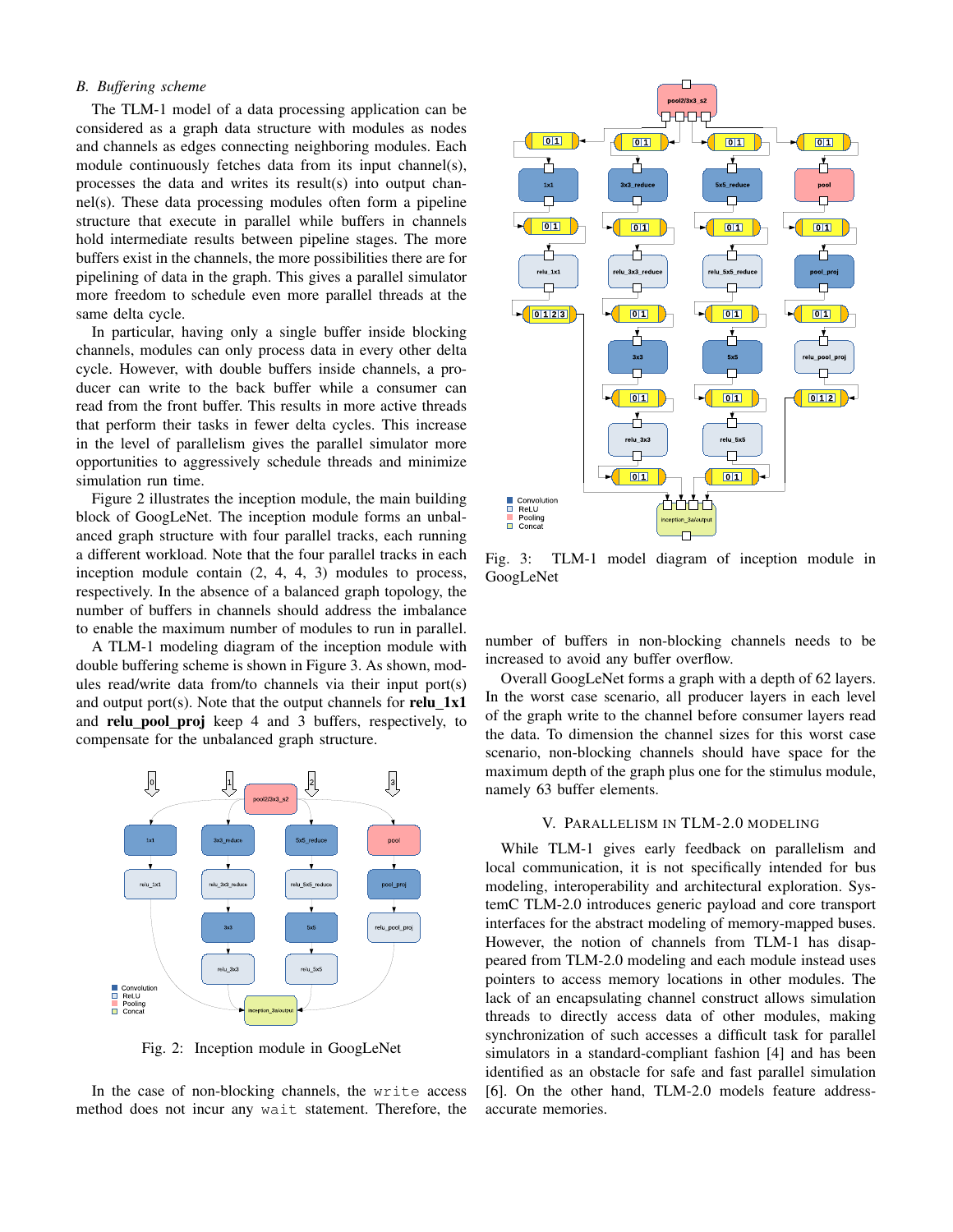In this section, we introduce a feed-forward events mechanism for TLM-2.0 modeling of data processing applications such as DNN that can be used for synchronous parallel simulation. Later, we propose the back-pressure events mechanism devised for safe out-of-order parallel simulation.

## *A. Feed-forward events mechanism*

In TLM-2.0 modeling, a socket should be instantiated within each initiator and each target for every transaction level connection. Therefore, module input and output ports in TLM-1 models are replaced with an initiator socket. The generic payload captures the information to pass with each bus transaction between initiator and target. The initiator module instantiates the generic payload transaction object and sets its attributes before passing a reference to this object to a target module via its transport interface.

In our proposed model, we equip each module with an initiator socket connected to a target socket on a shared TLM-2.0 model of a memory. Each module in this model has a dedicated address space inside the memory to read and write its data. Figure 4a shows the connections of initiator sockets of the first convolution and ReLU layers in GoogLeNet to target sockets of shared TLM-2.0 memory.



Fig. 4: (a) TLM-2.0 feed-forward model connections (b) TLM-2.0 back-pressure events connections

To minimize the memory footprint, adjacent modules share a common buffer inside the memory. For example, the output of the conv1\_7x7\_s2 module is written to a buffer that the  $conv1/relu_7x7$  module uses for its input. To guarantee correct synchronization and avoid data race conditions, the producer notifies the consumer via an event once it completes its write transaction. On the other end, the consumer waits for the event notification from the producer before it can start its read transaction. Therefore, each module contains one sc\_event for each input (start) and each output (done). For example, as seen in Figure 4a, the start event of conv1/relu\_7x7 is connected to done event of conv1\_7x7\_s2.

In the feed-forward model with only a single buffer between neighboring modules, modules only accept and process data every other delta cycle. By increasing the number of buffers between modules, modules can instead process data every delta cycle. This gives the parallel simulator the opportunity to schedule more threads in each delta cycle, utilizing available parallelism in the processor for minimizing the simulation run time. Moreover, such a model achieves its maximum theoretical throughput, generating output every delta cycle.

As already illustrated in Figure 2, each inception module in GoogLeNet has four parallel tracks and tracks containing (2, 4, 4, 3) modules to process, respectively. Since events occur at precise points in simulation time, the proposed TLM-2.0 model must guarantee that inputs from different tracks arrive at the exact same cycle to the output of the inception module, namely inception\_3a/output. To guarantee correct event synchronizations, delay elements must be inserted in those tracks with less modules to form a balanced graph structure. This means 2 delay elements in track 0 and 1 delay element in track 3 are required. Furthermore, the output of the last modules in tracks with less modules require extra buffers to store results generated during those delay cycles. This means for supporting double buffering, the last module in track  $0$ , relu 1x1, and the last module in track 3, relu\_pool\_proj, require 4 and 3 output buffers, respectively. These extra buffers ensure a continuous stream of data in every delta cycle into the design, increasing model parallelism and maximizing model throughput.

#### *B. Back-pressure events mechanism*

The model without back-pressure mechanism is not safe for aggressive out-of-order scheduling. Only a conservative inorder scheduling approach will execute the feed-forward TLM-2.0 model correctly due to the missing back-pressure mechanism. Therefore, we devise a back-pressure events mechanism to safely execute the TLM-2.0 model in the aggressive OoO parallel simulation for maximum speedup.

As event connections for the first convolution and ReLU layers in GoogLeNet are depicted in Figure 4b, each module has a set of two sc\_events for each input and output. The stb event is always notified once a module has valid data inside the memory to be read and the ready event is always notified once a module is ready to read a new data. By connecting events between all subsequent modules, the model forms a robust back-pressure mechanism that safely controls the flow of data inside the pipeline.

Support for the back-pressure events mechanism should be extended to all neighboring modules in the TLM-2.0 model. Furthermore, the double-buffering scheme guarantees a continuous stream of data inside the design pipeline, maximizing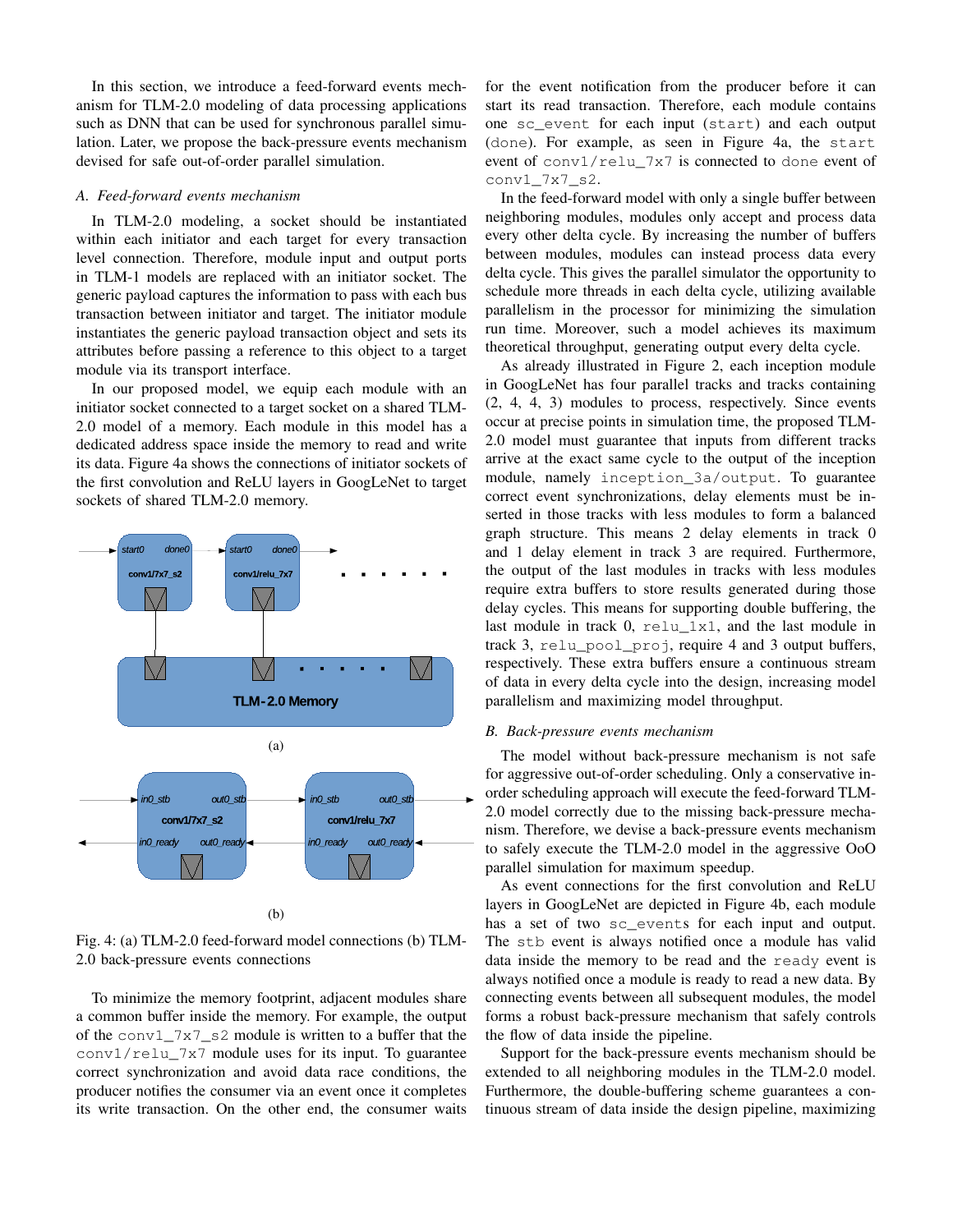model parallelism and model throughput with the minimum number of buffers in the memory.

#### VI. PARALLELISM DIRECTION

To demonstrate degrees of freedom for parallel simulators to find parallelism opportunities in TLM-1 and TLM-2.0 models, we create an XY chart with communication mechanism and buffering scheme on x- and y-axes, respectively. As depicted in Figure 5, we map the number of buffers on the x-axis and communication mechanism on the y-axis. On the x-axis, *min* refers to a single buffer, *mul* to double buffer taking into account that certain layers requires multiple buffers due to the imbalanced graph structure, and *max* refers to the total depth of TLM-1 model graph. On the y-axis, we map communication mechanisms from the most restrictive type for parallel simulation, namely, *TLM-1 blocking*, to the least restrictive type, namely, *TLM-2.0 back-pressure*. Increasing the number of buffers and utilizing communication with less restrictive synchronization mechanisms creates more freedom for out-of-order simulators to schedule threads in different delta cycles. This maximizes multi-core utilization and hence results in shorter simulator run time.



Fig. 5: Communication mechanism versus number of available buffers in TLM models

Given the proposed communication mechanisms and buffering schemes, we have designed a set of TLM-1 and TLM-2.0 models for GoogLeNet. As marked in Figure 5, the reference Model A [1] uses blocking channels with only a single buffer in channels. We designed Model B with a double-buffering scheme with blocking-channels. In Model C, we replaced blocking channels with non-blocking channels with buffer size of 63 elements, the total depth of the graph. We designed Model **D** using  $\text{sc}$  fifos with a double-buffering scheme. Model E is a TLM-2.0 model that uses the feed-forward events mechanism as an inter-module communication and modules have double-buffers inside a shared memory. Finally, we designed Model F using our back-pressure mechanism to guarantee safe communication between modules for aggressive out-of-order scheduling with double buffers for maximum parallelism and maximum throughput. Table I summarizes the properties of all designed TLM-1 and TLM-2.0 models.

#### TABLE I: TLM models summary

| Model name  | Standard  | Communication            | <b>Buffers</b>    |
|-------------|-----------|--------------------------|-------------------|
| Model A [1] | TLM-1     | Blocking channels        | Single buffer     |
| Model B     | $TLM-1$   | <b>Blocking channels</b> | Double buffers    |
| Model C     | $TLM-1$   | Non-blocking channels    | Buffer size of 63 |
| Model D     | $TLM-1$   | SystemC FIFO channels    | Double buffers    |
| Model E     | $TLM-2.0$ | Feed-forward             | Double buffers    |
| Model F     | $TLM-2.0$ | Back-pressure            | Double buffers    |

TABLE II: Platform specification

| Platform name      | $16$ -core<br>(Phi)   | 32-core<br>(Phi HT)   |
|--------------------|-----------------------|-----------------------|
| OS                 | CentOS 6.10           | CentOS 6.10           |
| CPU Model name     | Intel Xeon<br>E5-2680 | Intel Xeon<br>E5-2680 |
| CPU frequency      | $2.7$ GHz             | $2.7$ GHz             |
| #cores             |                       |                       |
| #processors        | っ                     | っ                     |
| #threads per cores |                       | っ                     |

Since each SystemC module has specific attributes based on its layer type and its corresponding TLM modeling style, writing module definitions by hand is a tremendously errorprone task. Furthermore, interconnecting all modules at the top level using either queues or events is a tedious task. Therefore, we have extended the generator tool from Model A [1] to automatically generate all the other TLM-1 and TLM-2.0 models based on modeling style, communication type and buffer architecture. In the case of TLM-2.0 models, the Python 3 generator automatically produces an address map file based on buffer architecture and supports memory address generation for multiple buffers for any layer in the network.

#### VII. EXPERIMENTAL MEASUREMENTS AND RESULTS

Parallelism opportunities introduced in transaction-level SystemC models can be quantified and measured using a SystemC parallel simulator. To exploit the available parallelism in our TLM-1 and TLM-2.0 models of GoogLeNet, we describe our extensive measurement results using RISC and provide valuable insights gained from analyzing the results.

#### *A. Simulation setup*

We use a 16-core host computer platform with hyperthreading technology (HTT) to benchmark the simulations. The specifications of the platform are shown in Table II. To have reproducible experiments, the Linux CPU scaling governor is set to 'performance' to run all cores at the maximum frequency, and file I/O operations, i.e. *cout*, are minimized.

## *B. Simulation Results*

For benchmarking, we measure simulator run time using Linux */usr/bin/time* under CentOS 7. Measurements are reported for the sequential SystemC simulation using Accellera SystemC and for the parallel simulations using RISC simulator V0.6.2 in three modes: synchronous (SYN), non-prediction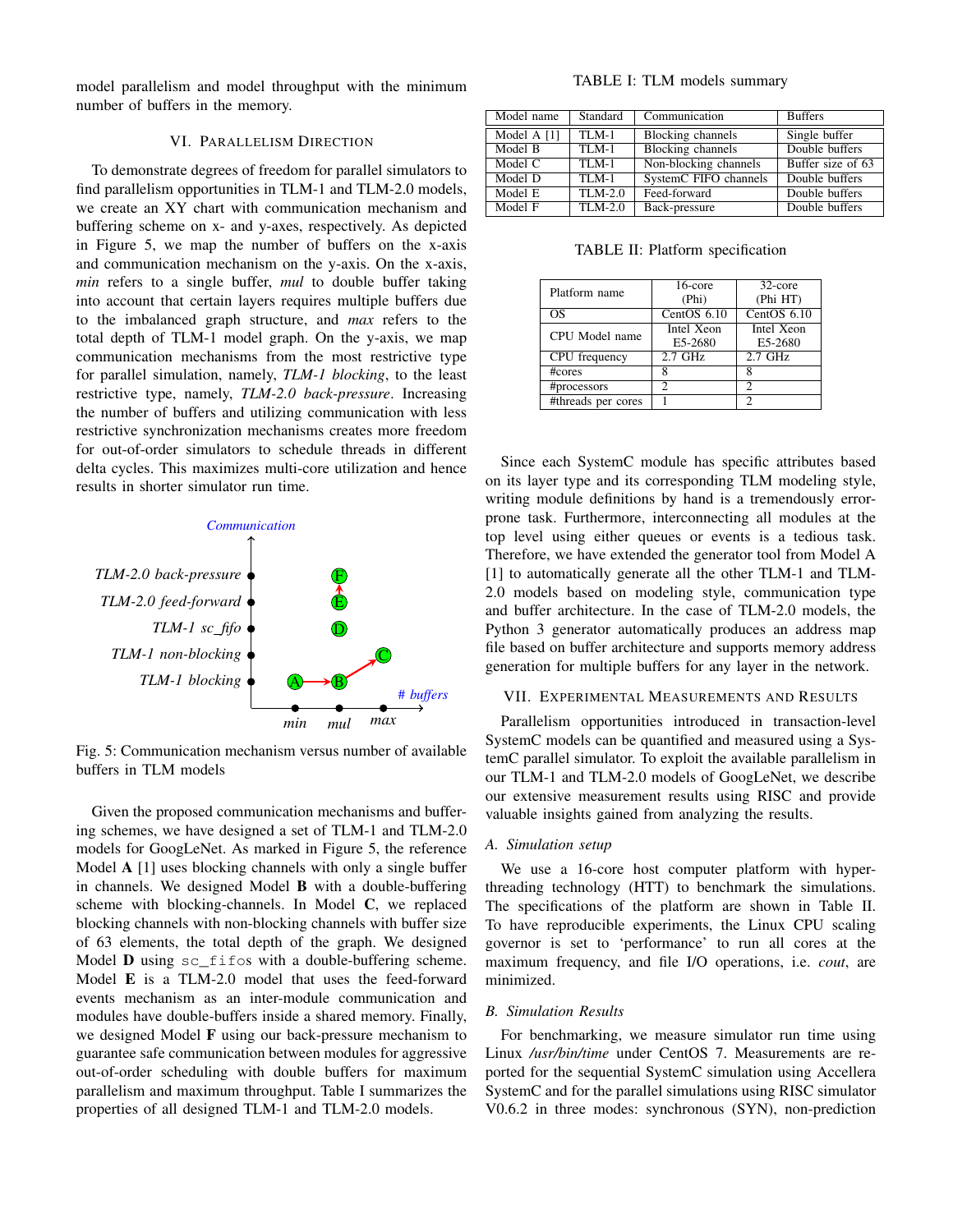(NPD) and out-of-order (OOO) parallelism. For reliability of the results, each measurement is performed three times. Later, if the distance of each recorded value from its median is greater than  $\pm 2\%$ , that entire measurement is ignored.

We analyze the measurement results obtained from the simulations of six TLM models. We create various heat map tables to identify the relevant results regarding parallelism in transaction types and transaction level modeling as follows:

*1) Less restrictive transaction types enable higher parallelism:* Table III shows the elapsed time of the models in SYN, NPD and OOO simulation modes using RISC V0.6.2.

|              |            | Phi        |        |
|--------------|------------|------------|--------|
| Elapsed time | <b>SYN</b> | <b>NPD</b> | OOO    |
| Model A      | 266.66     | 194.77     | 193.94 |
| Model B      | 229.04     | 193.63     | 193.08 |
| Model C      | 231.79     | 220.32     | 200.29 |
| Model D      | 197.02     | 197.93     | 194.90 |
| Model E      | 198.31     |            |        |
| Model F      | 198.66     | 199.31     | 170.44 |
|              |            |            |        |
|              |            |            |        |
|              |            | Phi HT     |        |
| Elapsed time | <b>SYN</b> | <b>NPD</b> | OOO    |
| Model A      | 276.04     | 198.40     | 197.17 |
| Model B      | 237.69     | 196.73     | 197.47 |
| Model C      | 235.12     | 224.39     | 202.90 |
| Model D      | 201.13     | 195.35     | 195.40 |
| Model E      | 203.29     |            |        |

TABLE III: Measurements of elapsed time for parallel simulations (color scale red-to-green means slow-to-fast)

Considering the 16-core machine (phi), model A uses blocking channels with a single buffer. The elapsed time of Model A for the SYN mode is the highest. Model B uses multiple buffers to increase the potential for pipelining. Model C removes wait statements in the write function to let the OOO scheduler schedule multiple threads together. Model D uses SystemC FIFOs to implement channels. SystemC FIFO forces synchronous simulation. Hence, the elapsed time of Model D for SYN, NPD and OOO are almost identical as reflected in the fourth row. Model E and Model F are TLM-2.0 models without any usage of primitive channels. As previously stated, model E is not safe for out-of-order parallel simulation, so elapsed time for NPD and OOO simulations are not reported for this model. As can be seen in the second to six rows, the elapsed time for SYN simulation mode decreases steadily. However, the aggressive OOO simulation exploits the maximum parallelism introduced in each model and reports the shortest elapsed time for model F. The exact same pattern applies to the other TLM-1 and TLM-2.0 models on machines with a higher number of logical cores.

Notably, our efforts on increasing the potential of parallelism in the models pay off with a significant simulation speedup. Comparing the synchronous reference TLM-1 model (276.04s with hyper-threading enabled) with the OOO simulation of the TLM-2.0 model with safe back-pressure (170.68s), shows the simulator run time reduced by 38%. Note that this applies despite the higher workload the TLM-2.0 models carry, as we will show in the next section.

*2) Abstract TLM-1 models carry less workload than memory accurate TLM-2.0 models:* Table IV shows the heat map table for elapsed time of all six models in sequential simulation mode. The last two rows for TLM-2.0 models indicate longer elapsed time than the first four rows for TLM-1 models. This can be explained due to the difference in number of memory copies in TLM-1 and TLM-2.0 models. TLM-1 models use shallow copy for storing/loading items in/from channels. However, TLM-2.0 models use two memory copies to read and write from/to the memory module. This distinction shows that the actual simulator workload for the TLM-2.0 models has increased in comparison to the TLM-1 models.

|              | Phi        | Phi HT     |
|--------------|------------|------------|
| Elapsed time | <b>SEQ</b> | <b>SEQ</b> |
| Model A      | 949.02     | 949.56     |
| Model B      | 940.12     | 939.61     |
| Model C      | 941.93     | 940.93     |
| Model D      | 945.24     | 943.98     |
| Model E      | 956.28     | 955.81     |
| Model F      | 956.28     | 956.01     |

TABLE IV: Measurements of elapsed time for SEQ execution (color scale green-to-red means increasing workload)

*3) Increased parallel simulation performance indicates better models with higher amount of parallelism exposed:* Figure 6 illustrates simulation speedups in different parallel simulation modes on our 16-core host (phi). As shown, the maximum simulation speedup (5.6x) is achieved by model F in out-of-order (OoO) parallel simulation mode. This indicates model F has the highest level of parallelism available in comparison with other TLM models. Therefore, model F is the right design candidate for further model refinements and lower-level implementation.

#### VIII. CONCLUSION

In this work, the impact of synchronization and communication mechanisms on available parallelism in transaction level modeling (TLM) has been studied. We have demonstrated the impact of varying synchronization mechanisms on the exposed parallelism using six modeling styles of a state-ofart deep neural network (DNN), GoogLeNet. We further have quantified the improved parallelism in the improved SystemC TLM-1 and TLM-2.0 models by measuring the performance of aggressive out-of-order parallel simulation in the Recoding Infrastructure of SystemC (RISC). The experimental results show that our standard-compliant parallelization techniques result in a significantly increased simulation speed up to 5.6x on a 16-core host machine. Notably, the results support the hypothesis that higher speed in aggressive parallel simulation is a significant indicator of higher level of parallelism in design